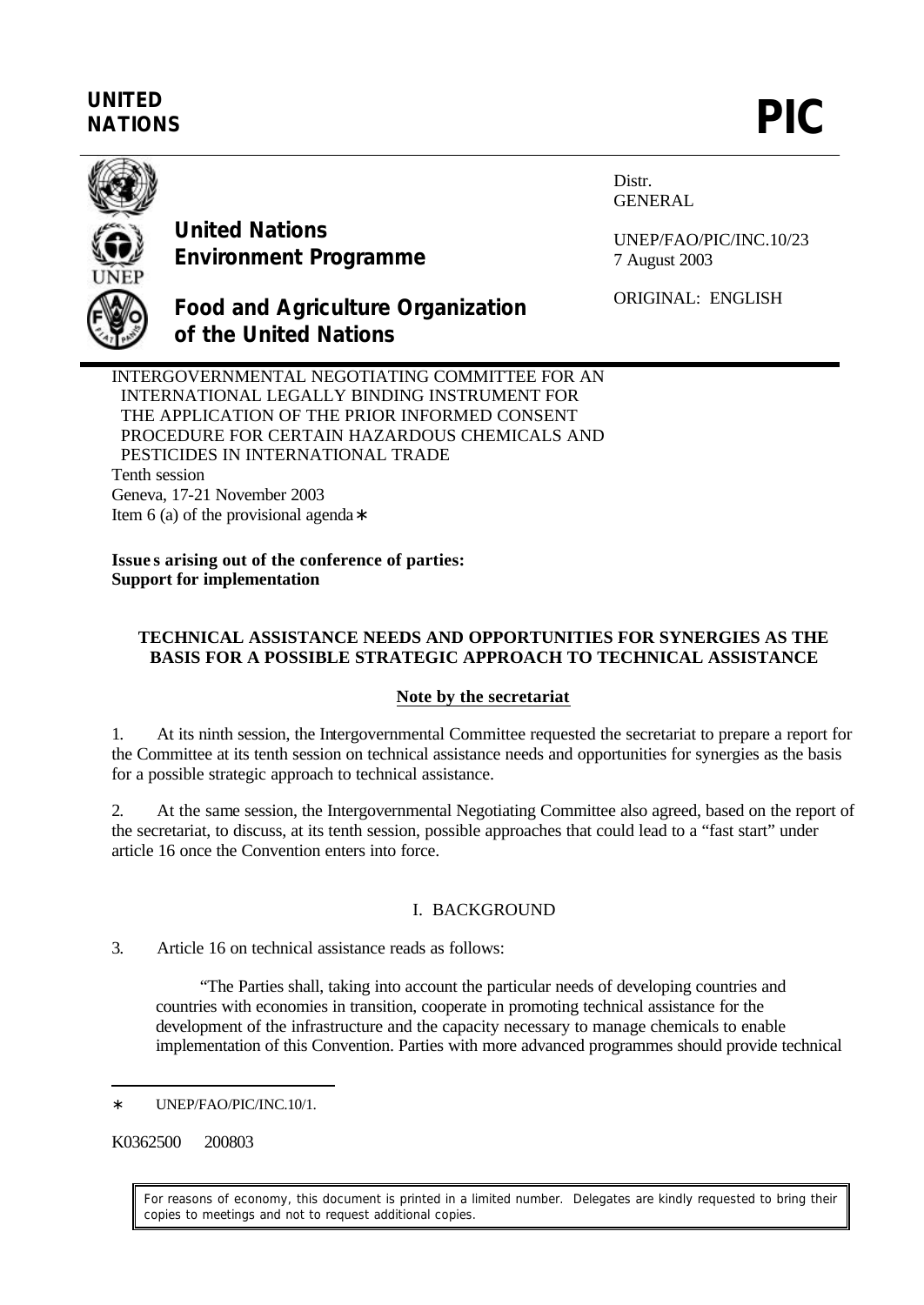assistance, including training, to other Parties in developing their infrastructure and capacity to manage chemicals throughout their life-cycle."

4. During the Conference of Plenipotentiaries in Rotterdam, and also at all sessions of the Committee since the Convention was adopted, the issue of assistance to developing countries and countries with economies in transition has been discussed. To date, much of the assistance during the interim period has been provided through workshops facilitated by the secretariat and by a number of bilateral technical assistance projects. The workshops facilitated by the secretariat are described in some detail in document UNEP/FAO/PIC/INC.10/21.

5. The workshops have identified a number of country needs where further technical assistance is required. These are identified in detail in document UNEP/FAO/PIC/INC.10/21, and include:

(a) Inadequate legal or regulatory infrastructure on chemicals to implement the provisions of the PIC procedure;

(b) Inadequate legal or regulatory infrastructure for control of industrial chemicals;

(c) Inadequate human and financial resources to implement the interim prior informed consent (PIC) procedure;

(d) Need for improved political support in ministries responsible for the implementation of the interim PIC procedure;

(e) Need for improved coordination and communication within and between relevant ministries and designated national authorities in implementing the interim PIC procedure;

(f) Need to improve or establish cooperation and communication between relevant ministries, designated national authorities and stakeholders in implementing the interim PIC procedure;

(g) Need for improved coordination at both the national and regional levels in implementing the Rotterdam Convention and other relevant conventions;

(h) Lack of capacity to undertake hazard and risk assessments on the effects of chemicals, including pesticides on human health and the environment;

(i) Poor reporting or collection of information on pesticide poisonings and a need for the establishment of poison control centres;

(j) Improved access to international literature, databases, risk/hazard evaluations and social and economic assessments of chemicals.

6. The workshops have been very helpful in raising awareness and assisting designated national authorities by providing general training. Once all countries have had an opportunity to participate in this first round, however, their continuation in their current structure may be of limited usefulness. While some of the identified needs may be addressed through more specialized training, it is clear that, to begin to address the full range of technical assistance needs articulated by countries, a broader and more comprehensive approach may be necessary.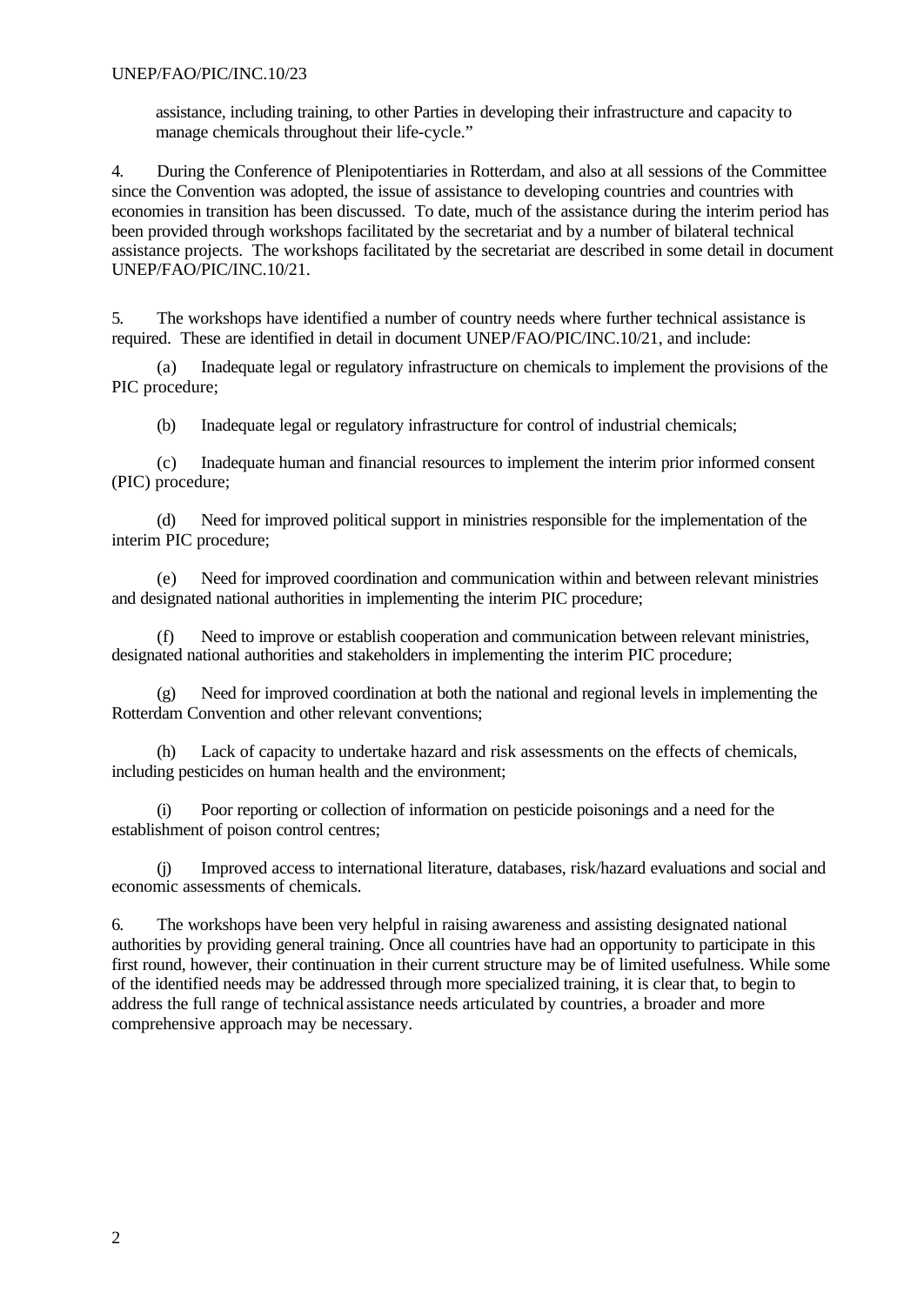#### II. OPTIONS FOR MORE COMPREHENSIVE TECHNICAL ASSISTANCE

7. There are a number of possible options that could be undertaken in order to address the technical assistance needs identified in paragraph 5 above. These could include, but are not necessarily limited to:

(a) Making further use of the capacity of UNEP and FAO to support countries at the regional level: Both UNEP and FAO have regional offices which could be called upon to provide direct assistance to countries in aspects of chemicals and pesticide safety relevant to the Convention. This could allow service delivery more closely tailored to the needs of countries in the regions, and would allow faster delivery. It could also leverage resources by integrating assistance relevant to the Rotterdam Convention with other, ongoing regional activities;

(b) Identifying opportunities to initiate and strengthen cooperation with regional and subregional groups involved in chemicals management activities. A number of organizations are active regionally, or with certain groups of countries, and may wish to engage their member countries more actively in work on issues relevant to the Rotterdam Convention. Some of these, such as the South Pacific Regional Environment Programme (SPREP), the African Ministerial Conference on the Environment (AMCEN), the Association of South-East Asian Nations (ASEAN) and the Alliance of Small Island States (AOSIS), have been involved to a greater or lesser extent in chemical safety issues, and may be willing to take Rotterdam Convention issues more fully on board. Similarly, regional and subregional organizations and networks that are directly involved in chemicals management might also be included, such as the Sahelian Pesticides Committee, the Coordinating Group of the Heads of Pesticides Control Boards in the Caribbean, and others. Also of possible relevance are the existing regional centres established under the Basel Convention and the regional centres called for under the Stockholm Convention;

(c) Identifying opportunities to initiate and strengthen cooperation with secretariats of multilateral environmental agreements and with multilateral and bilateral aid agencies. Initial cooperative efforts between the secretariats of the Basel and Stockholm conventions to conduct training and awareness raising workshops have been successful. There is a need to strengthen this cooperation further in implementation of the conventions. Similarly, there is a broad range of bilateral and multilateral aid and development agencies working on chemicals management issues. Improved cooperation and coordination with the secretariats might be a means of addressing the gaps in regulatory infrastructure identified in paragraph 5 above and ensuring that the needs of the Rotterdam Convention are met;

(d) Establishing a technical cooperation trust fund. Once the Convention enters into force it might be useful to establish a special fund, such as a technical cooperation trust fund, to be used for assistance to Parties. Such a fund would be administered separately from the general fund for the secretariat and would operate under the guidance of the Conference of the Parties;

(e) Refocusing the current training programme administered by the secretariat to the specific needs of countries. A revised training programme could focus on the needs identified in paragraph 5 above. Should such supplementary training take place, it should take into consideration the capacity-building and training efforts under way or planned in other forums;

(f) Targeting the clearing-house-related functions of the secretariat towards meeting the information deficiencies reported by countries. A modest expansion of the secretariat's clearinghouse-related activities could help meet some of the information needs identified by countries. Such an additional activity would improve little or no additional secretariat cost, but if agreement is reached on such an approach, countries that possess such information should be prepared to provide the secretariat with it.